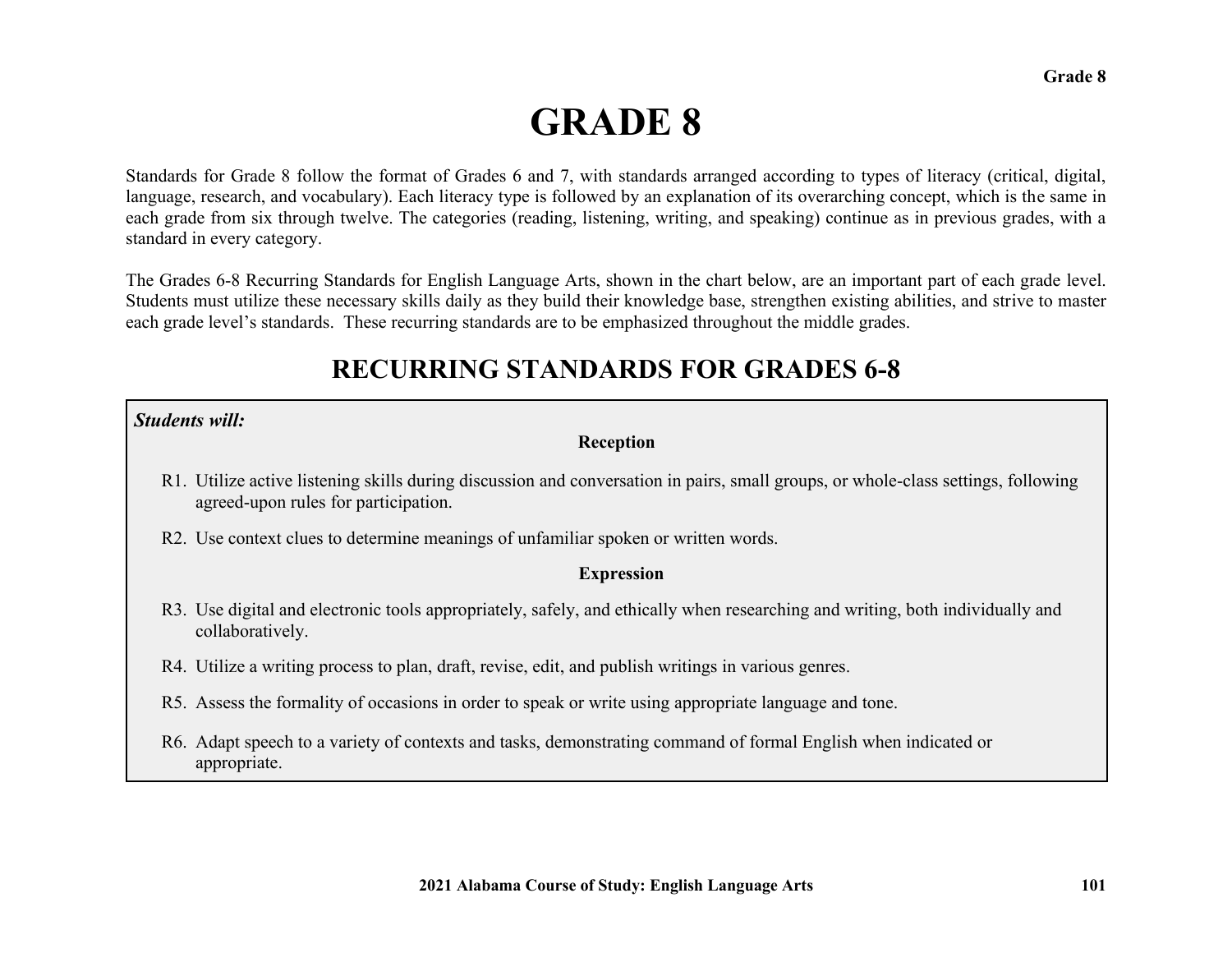# **GRADE 8 CONTENT STANDARDS**

Each content standard completes the stem "*Students will…"* 

# **CRITICAL LITERACY**

Process and employ information for a variety of academic, occupational, and personal purposes.

| <b>RECEPTION</b> | <b>READING</b>   | 1. Analyze how informational and graphic text elements, including allusions, point of<br>view, purpose, comparisons, categories, and figurative, connotative, and technical word<br>meanings, develop central and supporting ideas.                                                                               |
|------------------|------------------|-------------------------------------------------------------------------------------------------------------------------------------------------------------------------------------------------------------------------------------------------------------------------------------------------------------------|
|                  |                  | Make complex inferences from the structure and content of a text, including<br>2.<br>comparison and contrast, problem and solution, cause and effect, and substantiated and<br>unsubstantiated claims and evidence, to draw logical conclusions about the author's<br>perspective.                                |
|                  |                  | 3. Analyze how authors use key literary elements, including setting, plot, theme,<br>characters, internal and external conflict, dialogue, and point of view, to contribute to<br>the meaning and purpose of a text, using text evidence as support.                                                              |
|                  |                  | Analyze the use of literary devices, including simile, metaphor, personification,<br>4.<br>onomatopoeia, hyperbole, imagery, tone, symbolism, irony, mood, and allusion, to<br>support interpretations of literary texts, using textual evidence to support the analysis.                                         |
|                  |                  | Compare and contrast the perspectives in a variety of fiction, nonfiction, informational,<br>5.<br>digital, and multimodal texts produced from diverse historical, cultural, and global<br>viewpoints.                                                                                                            |
|                  | <b>LISTENING</b> | Evaluate the development of central and supporting ideas in recorded or live<br>6.<br>presentations by examining the speaker's rhetorical strategies and choices regarding<br>point of view, purpose, comparisons, analogies, categories, allusions, and figurative,<br>connotative, and technical word meanings. |
|                  |                  |                                                                                                                                                                                                                                                                                                                   |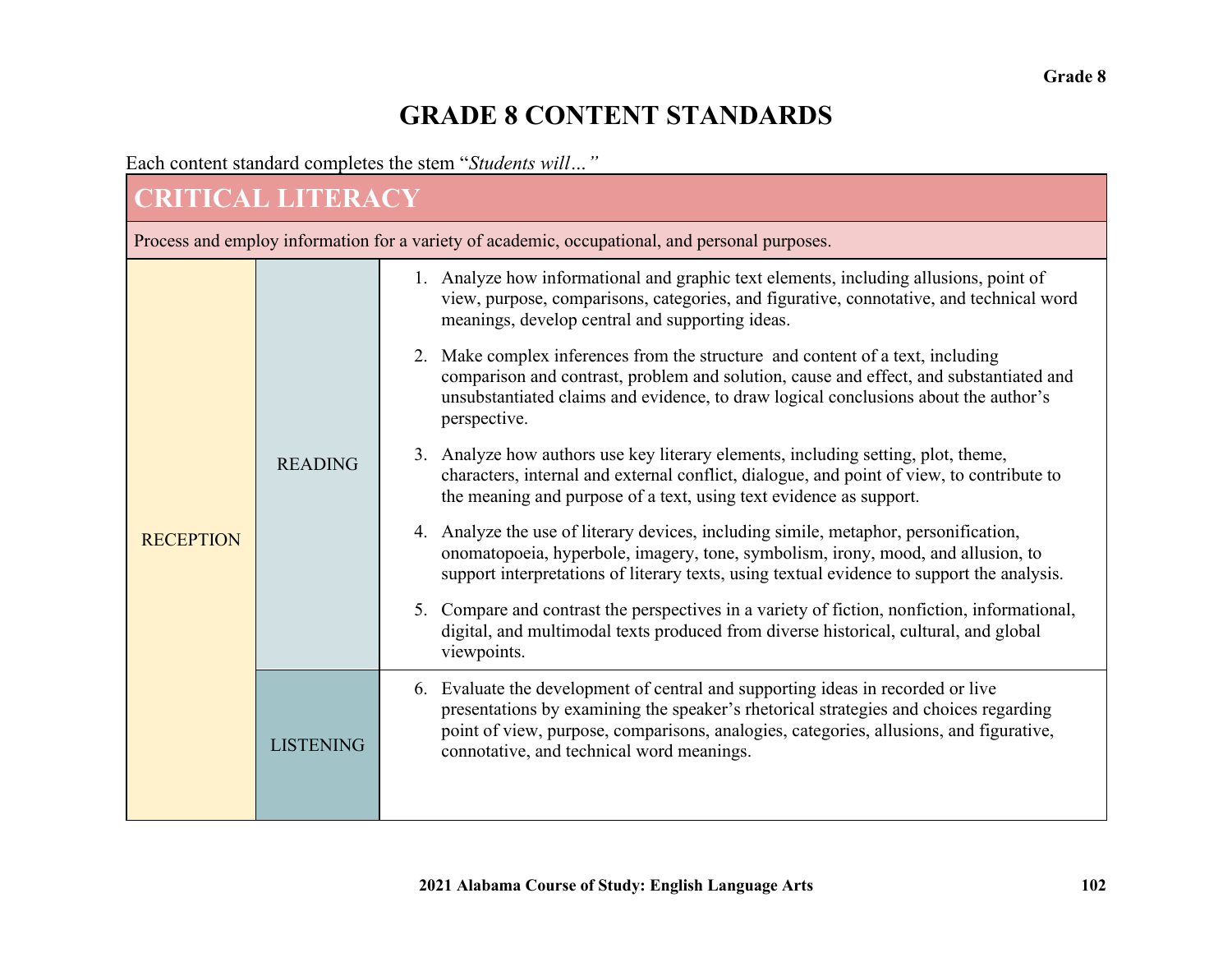#### **Grade 8**

|                   |                 | 7. Critique the speaker's use of hyperbole, tone, symbolism, imagery, mood, irony, and<br>onomatopoeia in a live or recorded presentation.                                                                                                                                                                                                                                                                                                                                                                                                                                                                                                                                                                                                                                                                                                                                                                                                                                                                                                                                 |
|-------------------|-----------------|----------------------------------------------------------------------------------------------------------------------------------------------------------------------------------------------------------------------------------------------------------------------------------------------------------------------------------------------------------------------------------------------------------------------------------------------------------------------------------------------------------------------------------------------------------------------------------------------------------------------------------------------------------------------------------------------------------------------------------------------------------------------------------------------------------------------------------------------------------------------------------------------------------------------------------------------------------------------------------------------------------------------------------------------------------------------------|
| <b>EXPRESSION</b> | <b>WRITING</b>  | 8. Produce clear, coherent narrative, argument, and informative/explanatory writing in<br>which the development, organization, style, and tone are relevant to task, purpose, and<br>audience, using an appropriate command of language.<br>a. Write narratives that establish a clear purpose, use narrative techniques, and<br>sequence events coherently.<br>Examples: narratives - memoir, short story, personal narrative;<br>techniques - dialogue, pacing, description, reflection;<br>sequencing - chronological, reverse chronological, flashback<br>b. Write informative or explanatory texts to examine and convey complex ideas or<br>processes effectively, by developing the topic with relevant information or data<br>from credible sources and using appropriate transitions and precise vocabulary.<br>c. Write an argument to defend a position by introducing and supporting a claim,<br>distinguishing the claim from opposing claims, presenting counterclaims and<br>reasons, and citing accurate, relevant textual evidence from credible sources. |
|                   | <b>SPEAKING</b> | 9. Participate in collaborative discussions about arguments by evaluating claims, findings,<br>reasoning, relevance, and evidence from multiple sources.<br>10. Engage in coherent and collaborative discussions about prose and poetry by evaluating<br>the use of literary devices and elements.                                                                                                                                                                                                                                                                                                                                                                                                                                                                                                                                                                                                                                                                                                                                                                         |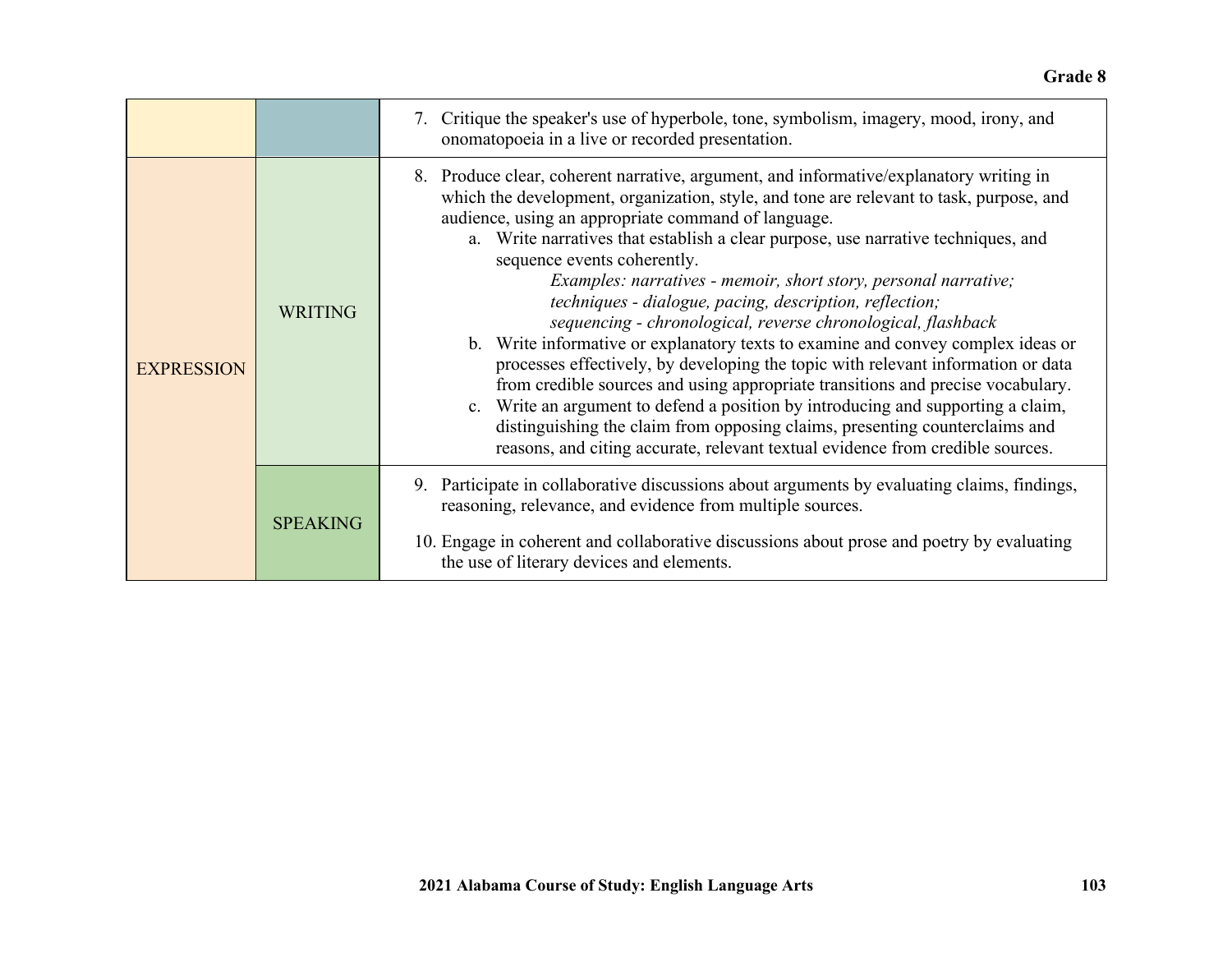### **DIGITAL LITERACY**

Use technology, including the Internet, to research, analyze, produce, publish, and update individual or shared writing products, taking advantage of technology's capacity to link to other information, people, and resources and to display information flexibly and dynamically.

| <b>RECEPTION</b>  | <b>READING</b>   | 11. Analyze digital texts to determine subject, occasion, audience, purpose, tone, and<br>credibility.                                                                                                                                                                                                   |
|-------------------|------------------|----------------------------------------------------------------------------------------------------------------------------------------------------------------------------------------------------------------------------------------------------------------------------------------------------------|
|                   | <b>LISTENING</b> | 12. Interpret and evaluate language through active listening to determine subject, occasion,<br>audience, purpose, tone, and credibility of digital sources.                                                                                                                                             |
| <b>EXPRESSION</b> | <b>WRITING</b>   | 13. Create and edit digital products that are appropriate in subject, occasion, audience,<br>point of view, purpose, and tone.<br>14. Utilize digital tools and/or products to enhance meaning.<br>Examples: hashtags, videos, slide presentations, audio clips, GIFS, memes,<br>clips from social media |
|                   | <b>SPEAKING</b>  | 15. Deliver ideas in an appropriate digital format with specific attention to subject,<br>occasion, audience, purpose, and tone.<br>Examples: speaking to defend or explain a digital poster, multimedia<br>presentation, or video on an area of interest                                                |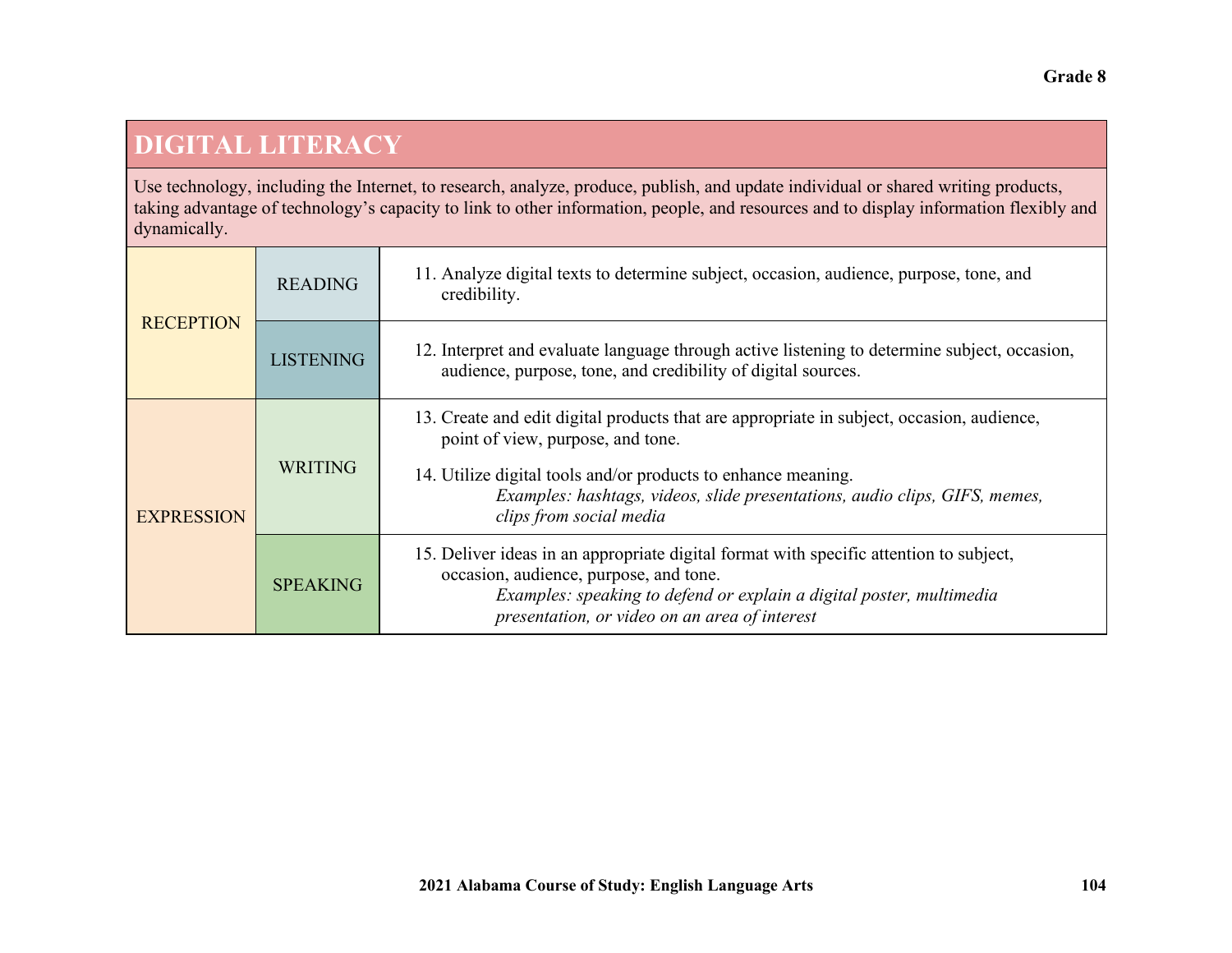# **LANGUAGE LITERACY**

Recognize and demonstrate command of the conventions of standard English grammar, mechanics, and usage, including appropriate formality of language.

| <b>RECEPTION</b>  | <b>READING</b>   | 16. Examine the use of conventions of standard English grammar and usage in writing.<br>Identify gerunds, participles, infinitives, and clauses.<br>a.<br>Analyze the effects of active and passive voice and shifts in verb tense.<br>$\mathbf{b}$ .<br>Explain how using simple, compound, complex, or compound-complex<br>C <sub>1</sub><br>statements and questions signals differing relationships among ideas in a text.<br>17. Examine the use of conventions of standard English capitalization, punctuation, and<br>spelling in a variety of texts.<br>a. Correct improper usage of commas, apostrophes, quotation marks, colons,<br>semicolons, hyphens, and dashes through peer editing.                                                                                    |
|-------------------|------------------|----------------------------------------------------------------------------------------------------------------------------------------------------------------------------------------------------------------------------------------------------------------------------------------------------------------------------------------------------------------------------------------------------------------------------------------------------------------------------------------------------------------------------------------------------------------------------------------------------------------------------------------------------------------------------------------------------------------------------------------------------------------------------------------|
|                   | <b>LISTENING</b> | 18. Analyze a speaker's formality of language in order to comprehend, interpret, and<br>respond appropriately.<br>Examples: active/passive voice, diction, syntax<br>19. Evaluate a speaker's rhetorical and organizational choices in order to determine point<br>of view, purpose, and effectiveness.                                                                                                                                                                                                                                                                                                                                                                                                                                                                                |
| <b>EXPRESSION</b> | <b>WRITING</b>   | 20. Produce writing that shows a command of standard English grammar, usage, and<br>mechanics.<br>a. Construct verbals (gerunds, participles, and infinitives) in pieces of writing,<br>including isolated sentences, paragraphs, and essays.<br>b. Compose writing using verbs in active and passive voice to establish mood.<br>c. Revise their own writing for correct mechanics with a focus on commas,<br>apostrophes, quotation marks, colons, and semicolons.<br>d. Construct simple, compound, complex, and compound-complex sentences to<br>signal differing relationships among ideas.<br>e. Form and use verbs in context in the indicative, imperative, interrogative,<br>conditional, and subjunctive moods.<br>Recognize and correct inappropriate shifts in verb tense. |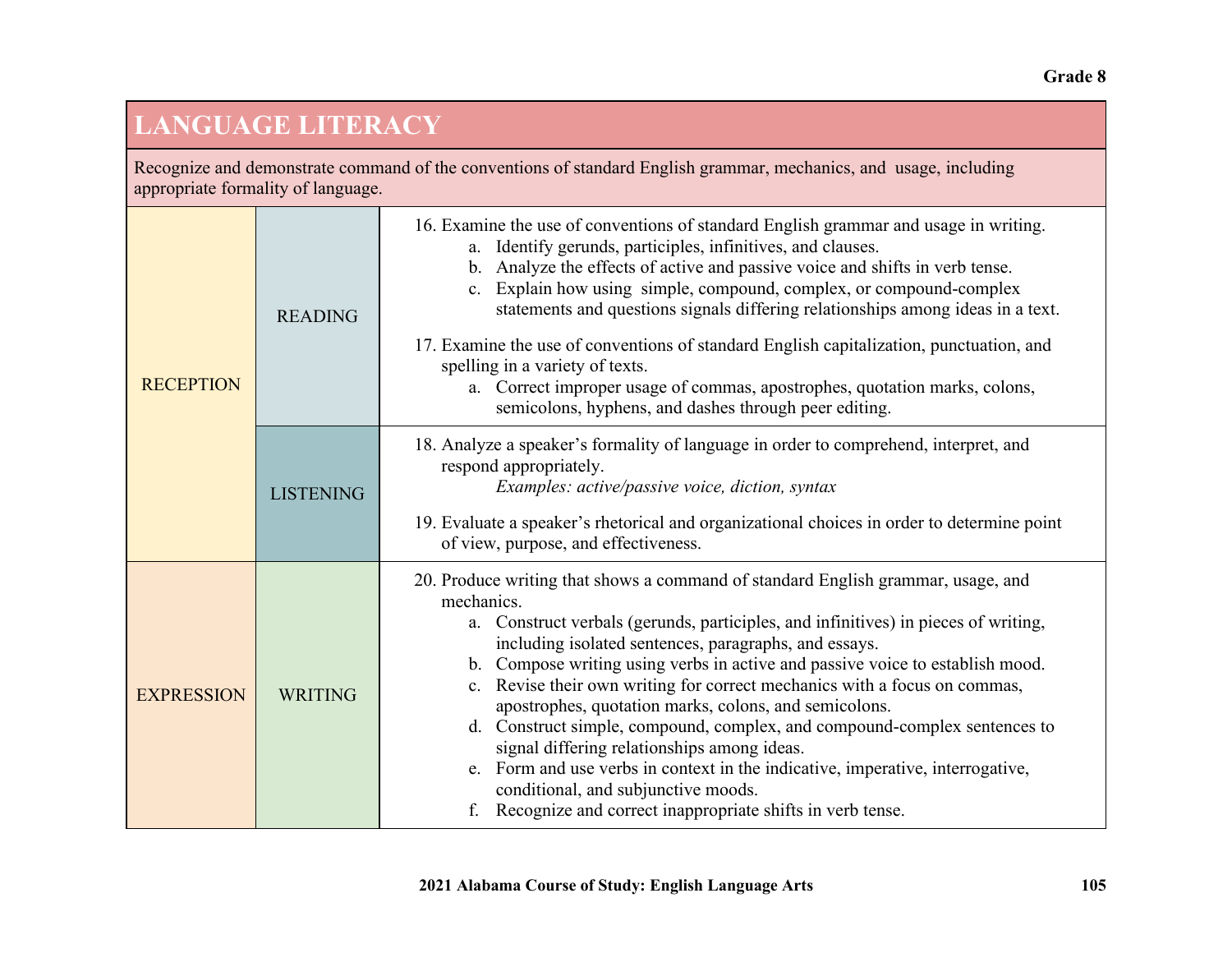## **RESEARCH LITERACY**

Engage in inquiry through the research process to locate, acquire, refine, and present relevant and credible findings in multiple modes.

| <b>RECEPTION</b>  | <b>READING</b>   | 22. Apply ethical guidelines while finding and recording information from a variety of<br>primary, secondary, and digital sources.<br>23. Determine the relevance, reliability, and validity of information from nonfiction and<br>fictional printed and/or digital texts.                                                                                                                                             |
|-------------------|------------------|------------------------------------------------------------------------------------------------------------------------------------------------------------------------------------------------------------------------------------------------------------------------------------------------------------------------------------------------------------------------------------------------------------------------|
|                   | <b>LISTENING</b> | 24. Assess the relevance and credibility of orally-presented information to answer a<br>question, solve a problem, or defend a position.                                                                                                                                                                                                                                                                               |
| <b>EXPRESSION</b> | <b>WRITING</b>   | 25. Produce research writings independently over extended periods of time which<br>encompass research, reflection, and revision and over shorter time frames.<br>Examples: a day or two, a single sitting<br>26. Quote, paraphrase, summarize, and present findings, following a recognized citation<br>style and avoiding plagiarism to demonstrate responsible and ethical research practices.<br>Examples: MLA, APA |
|                   | <b>SPEAKING</b>  | 27. Synthesize and present information during the research process to answer follow-up<br>questions and participate in both informal and formal discussions about research<br>findings with grade-appropriate command of language.                                                                                                                                                                                     |